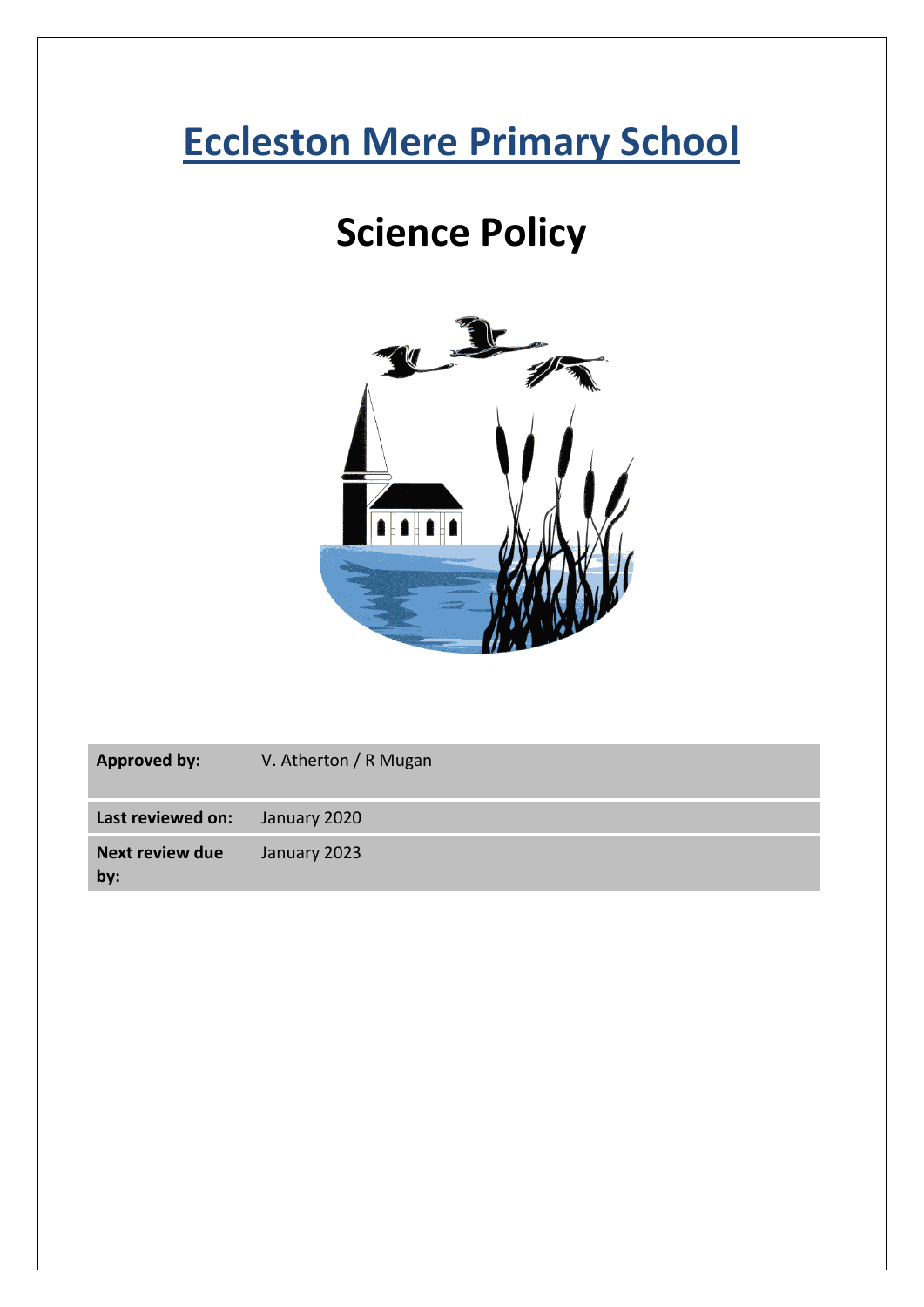#### **Introduction**

At Eccleston Mere, our aim is for children to be active learners who feel confident and positive about their learning experience in Science, and who develop independence, determination and perseverance. Through the delivery of a high-quality curriculum, and carefully planned lessons, we aim to equip our children with the key skills required to increase their scientific knowledge and to develop their investigative skills.

Science stimulates and excites pupils' curiosity about phenomena and events in the world around them. It also satisfies this curiosity with knowledge. Because Science links direct practical experience with ideas, it can engage learners at many levels. Scientific method is about developing and evaluating explanations through experimental evidence and modelling. This is a spur to critical and creative thought.

Through Science, pupils understand how major scientific ideas contribute to technological change – impacting on industry, business and medicine and improving quality of life. Pupils recognise the cultural significance of Science and trace its worldwide development. They learn to question and discuss Science-based issues that may affect their own lives, the direction of society and the future of the world.

Primary Science is an Aladdin's cave full of sparkling experiences and discoveries made by children as they learn through practical tasks. It is essentially about learning through practical activity and ultimately the children will be able to plan and execute their own investigations.

#### **Aims**

The national curriculum for science aims to ensure that all pupils:

- develop scientific knowledge and conceptual understanding through the specific disciplines of biology, chemistry and physics
- develop understanding of the nature, processes and methods of science through different types of science enquiries that help them to answer scientific questions about the world around them
- are equipped with the scientific knowledge required to understand the uses and implications of science, today and for the future

At Eccleston Mere School these aims are expanded as follows:

#### **Knowledge and Understanding**

Children should:

- be curious about things they observe, and experience and explore the world about them using all their senses
- use this experience to develop their understanding of key scientific ideas and make links between phenomena and experiences
- begin to think about models to represent things they cannot directly experience
- try to make sense of phenomena, seeking explanations and thinking critically about claims and ideas

#### **Processes and Skills**

Children should:

• acquire and refine the practical skills needed to investigate questions safely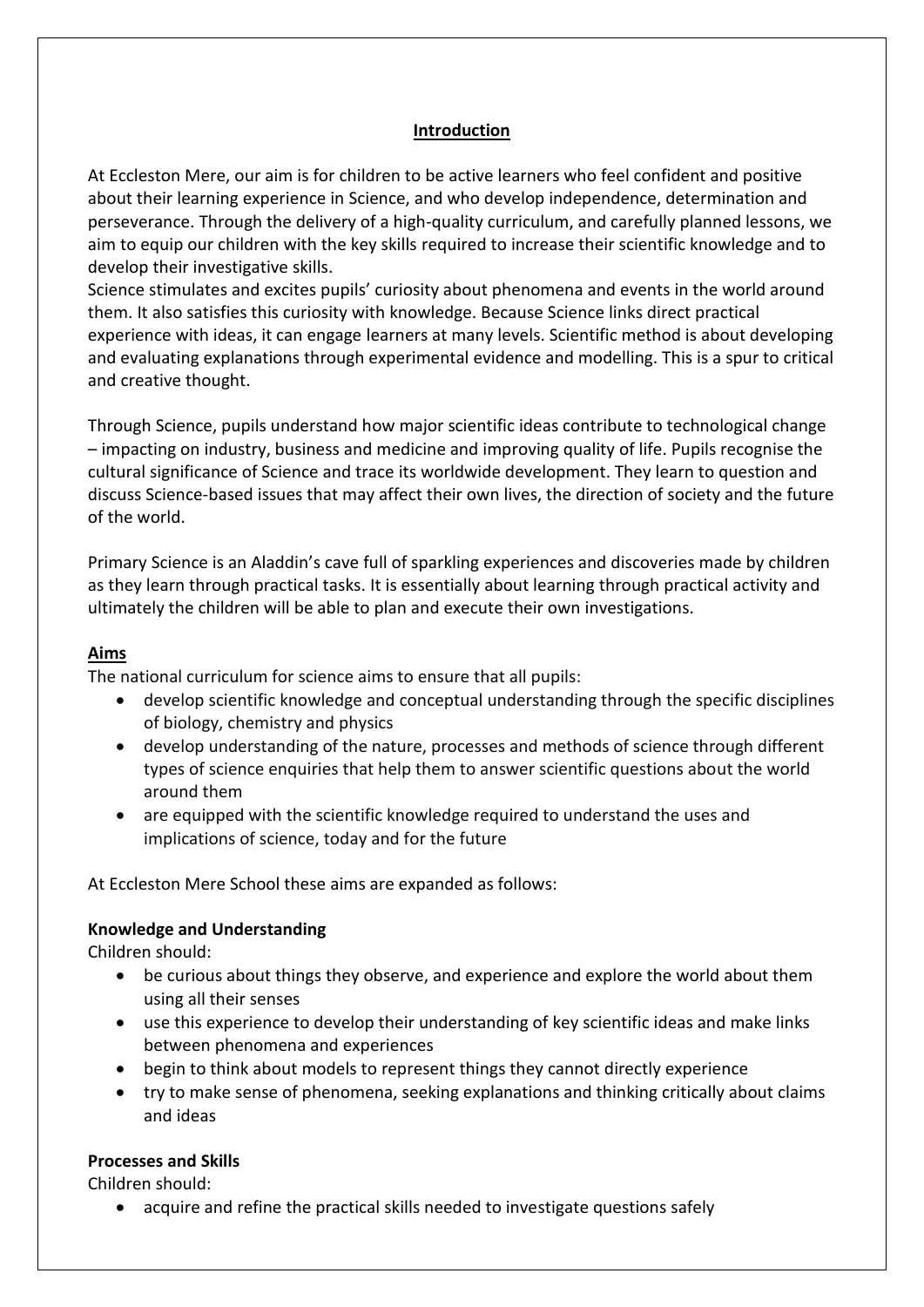- develop skills of predicting, asking questions, making inferences, concluding and evaluating based on evidence and understanding and use these skills in investigative work
- practise mathematical skills, eg. *drawing and interpreting graphs* in real contexts

## **Language and Communication**

Children should:

- think creatively about Science and enjoy trying to make sense of phenomena
- develop language skills through talking about their work and presenting their own ideas using sustained and systematic writing of different kinds
- use scientific and mathematical language including technical vocabulary and conventions, and draw diagrams and charts to communicate scientific ideas
- read non-fiction and extract information from sources such as reference books and IT

By the end of each key stage, pupils are expected to know, apply and understand the matters, skills and processes specified in the relevant programme of study.

## **EYFS**

The area of learning in the Foundation Stage that contains Science is called 'Knowledge and Understanding of the World'. In this area of learning, children are developing the crucial knowledge, skills and understanding that help them to make sense of the world. This forms the foundation for later work in Science, as well as other subjects such as Geography and Computing.

By the end of the Foundation Stage at Eccleston Mere School, children will have had the opportunity to:

- solve problems, make decisions, experiment, predict, plan and question in a variety of contexts
- explore and find out about their environment, people and places that have significance in their lives

# **Key Stage 1**

The principal focus of science teaching in Key Stage 1 is to enable pupils to experience and observe phenomena, looking more closely at the natural and humanly constructed world around them. They should be encouraged to be curious and ask questions about what they notice. They should be helped to develop their understanding of scientific ideas by using different types of scientific enquiry to answer their own questions, including observing changes over a period of time, noticing patterns, grouping and classifying things, carrying out simple comparative tests, and finding things out using secondary sources of information. They should begin to use simple scientific language to talk about what they have found out and communicate their ideas to a range of audiences in a variety of ways. Most of the learning about science should be done through the use of first-hand practical experiences, but there should also be some use of appropriate secondary sources, such as books, photographs and videos.

Pupils should read and spell scientific vocabulary at a level consistent with their increasing wordreading and spelling knowledge at key stage 1.

## **Lower key stage 2 – years 3 and 4**

The principal focus of science teaching in lower key stage 2 is to enable pupils to broaden their scientific view of the world around them. They should do this through exploring, talking about, testing and developing ideas about everyday phenomena and the relationships between living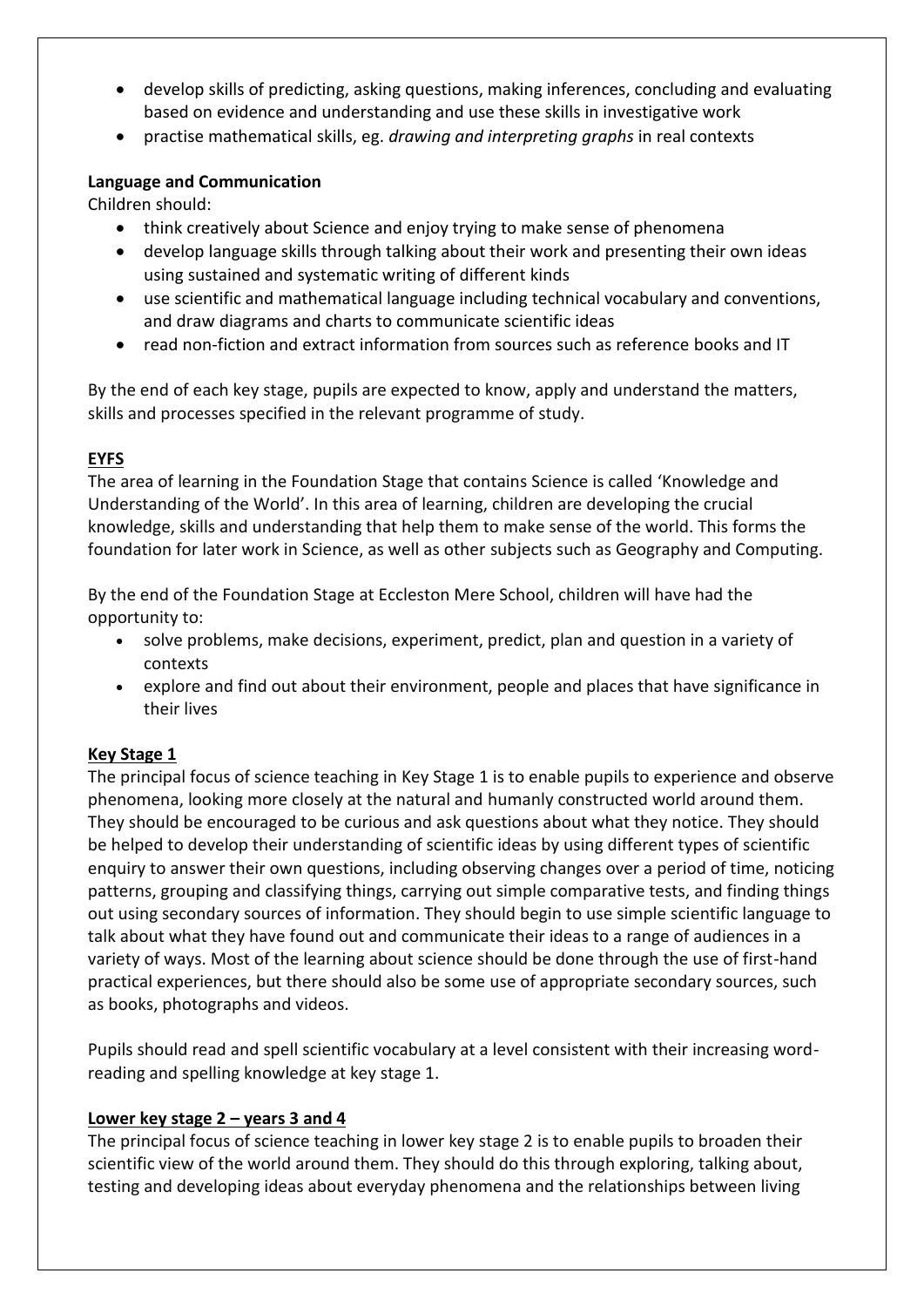things and familiar environments, and by beginning to develop their ideas about functions, relationships and interactions. They should ask their own questions about what they observe and make some decisions about which types of scientific enquiry are likely to be the best ways of answering them, including observing changes over time, noticing patterns, grouping and classifying things, carrying out simple comparative and fair tests and finding things out using secondary sources of information. They should draw simple conclusions and use some scientific language, first, to talk about and, later, to write about what they have found out. Pupils should read and spell scientific vocabulary correctly and with confidence, using their growing wordreading and spelling knowledge.

## **Upper key stage 2 – years 5 and 6**

The principal focus of science teaching in upper key stage 2 is to enable pupils to develop a deeper understanding of a wide range of scientific ideas. They should do this through exploring and talking about their ideas; asking their own questions about scientific phenomena; and analysing functions, relationships and interactions more systematically. At upper key stage 2, they should encounter more abstract ideas and begin to recognise how these ideas help them to understand and predict how the world operates. They should also begin to recognise that scientific ideas change and develop over time. They should select the most appropriate ways to answer science questions using different types of scientific enquiry, including observing changes over different periods of time, noticing patterns, grouping and classifying things, carrying out comparative and fair tests and finding things out using a wide range of secondary sources of information. Pupils should draw conclusions based on their data and observations, use evidence to justify their ideas, and use their scientific knowledge and understanding to explain their findings. Pupils should read, spell and pronounce scientific vocabulary correctly.

## **Programmes of Study**

**Year 1** Plants, Animals including Humans, Everyday Materials and Seasonal Changes.

**Year 2** Living things and their habitats, Plants, Animals including Humans and Uses of everyday materials

**Year 3** Animals including Humans, Rocks, Plants, Light and Forces & Magnetism

**Year 4** Living things and their habitats, Animals including Humans, States of Matter, Sound and Electricity

**Year 5** Living things and their habitats, Animals including Humans, Properties and Changes of Materials, Earth and Space and Forces

**Year 6** Living things and their habitats, Animals including Humans, Evolution and Inheritance, Light and Electricity

# **Working scientifically**

During years 1 and 2, pupils should be taught to use the following practical scientific methods, processes and skills through the teaching of the programme of study content:

- asking simple questions and recognising that they can be answered in different ways
- observing closely, using simple equipment
- performing simple tests
- identifying and classifying
- using their observations and ideas to suggest answers to questions
- gathering and recording data to help in answering questions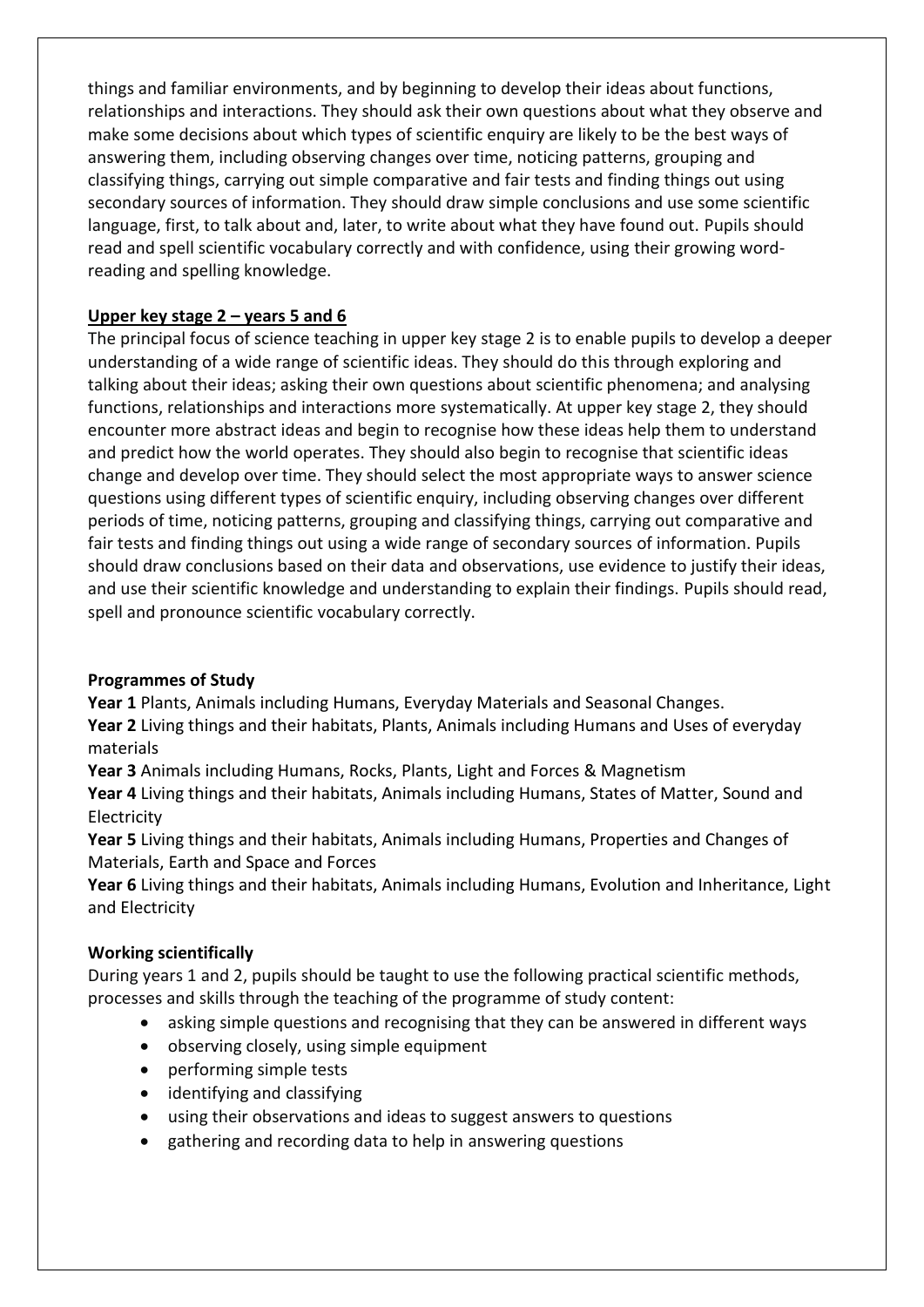During years 3 and 4, pupils should be taught to use the following practical scientific methods, processes and skills through the teaching of the programme of study content:

- asking relevant questions and using different types of scientific enquiries to answer them
- setting up simple practical enquiries, comparative and fair tests
- making systematic and careful observations and, where appropriate, taking accurate measurements using standard units, using a range of equipment, including thermometers and data loggers
- gathering, recording, classifying and presenting data in a variety of ways to help in answering questions
- recording findings using simple scientific language, drawings, labelled diagrams, keys, bar charts, and tables
- reporting on findings from enquiries, including oral and written explanations, displays or presentations of results and conclusions
- using results to draw simple conclusions, make predictions for new values, suggest improvements and raise further questions
- identifying differences, similarities or changes related to simple scientific ideas and processes
- using straightforward scientific evidence to answer questions or to support their findings.

During years 5 and 6, pupils should be taught to use the following practical scientific methods, processes and skills through the teaching of the programme of study content:

- planning different types of scientific enquiries to answer questions, including recognising and controlling variables where necessary
- taking measurements, using a range of scientific equipment, with increasing accuracy and precision, taking repeat readings when appropriate
- recording data and results of increasing complexity using scientific diagrams and labels, classification keys, tables, scatter graphs, bar and line graphs
- using test results to make predictions to set up further comparative and fair tests
- reporting and presenting findings from enquiries, including conclusions, causal relationships and explanations of and a degree of trust in results, in oral and written forms such as displays and other presentations
- identifying scientific evidence that has been used to support or refute ideas or arguments

# **Computing**

At Eccleston Mere Primary School, Computing is used to enhance the Science Curriculum. Computing helps pupils learn in Science by giving access to information and ways to measure and analyse variables. Methods of investigation and visualisation are increased and the collation of data is made easier. Computing in Science offers pupils new ways to communicate their findings. Using Computing can help pupils to:

- access, select and interpret information
- recognise patterns, relationships and behaviours
- model, predict and hypothesise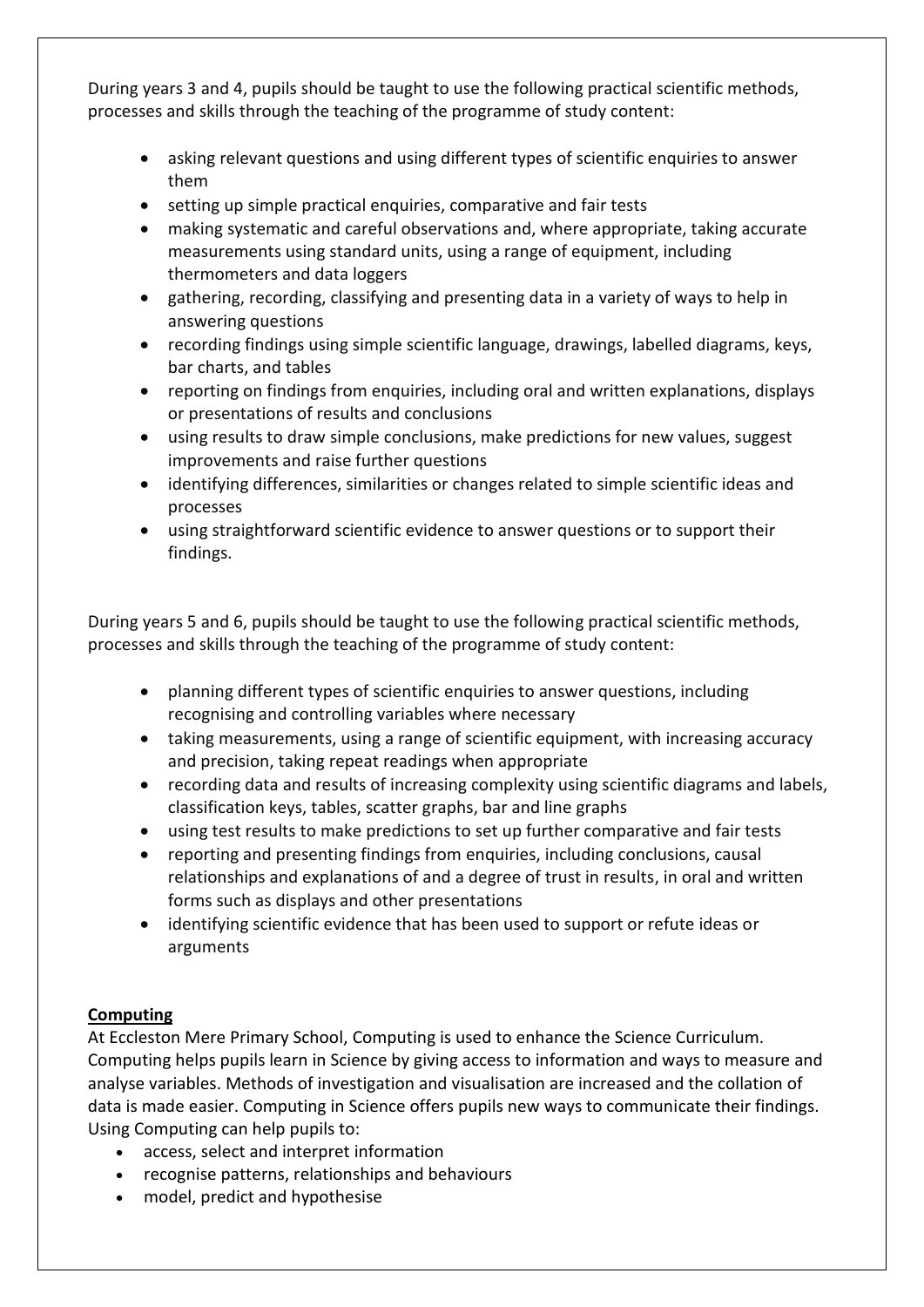- test reliability and accuracy
- review and modify their work to improve the quality
- communicate with others and present information
- evaluate their work
- improve efficiency
- be creative and take risks
- gain confidence and independence

## **Safety**

In primary schools Science is very much and should be, an open-ended activity. It is impossible to predict all the problems which could occur. All lessons are highly supervised; however, in the unlikely event of an accident or other emergency, the school has a plan of action with which all members of staff are familiar. In the event of an accident, normal school policy will be adhered to. Best practice in Science is taken from 'Be Safe: Health & Safety in School Science & Technology for Teachers of 3-12 Year Olds' published by the Association of Science Education.

## **Evidencing**

Work is evidenced in Science books and displays. Books are monitored each term by the subject lead and the SLT. Staff are given feedback on strengths and areas for development. This in turn feeds into the Subject Action Plan and the development plans for the school. Pupil voice provides additional evidence for the learning of Science.

#### **Assessment**

In Science, a pre-learning assessment takes place at the start of each topic to indicate focus areas which may take the form of a discussion or more formal task. A post-learning assessment is then used to identify progress made and any gaps that may need addressing. Along with Teacher assessment gathered during practical investigations, data is entered into the school's assessment system (FFT). Both of these are used to monitor progress and inform pupil progress meetings which identify children who need targeting for additional support within class or who need a more focused intervention.

## **Marking and Feedback**

Work is marked according to the school marking policy. Where possible, this takes place during the lesson to give immediate feedback and to assess learning. All work should be marked as soon as possible after the lesson to identify any misconceptions that need addressing prior to the start of the next lesson. There should be opportunities for self and peer marking. Marking should include positive comments. If the lesson objective has been met, the 'I can' statement should be ticked. Where needed, teacher guidance should be given to address errors or misconceptions. These may be addressed at the start of the next lesson if appropriate.

## **SMSC/Cultural Capital/British Values**

Through the Science curriculum at Eccleston Mere children are encouraged to: